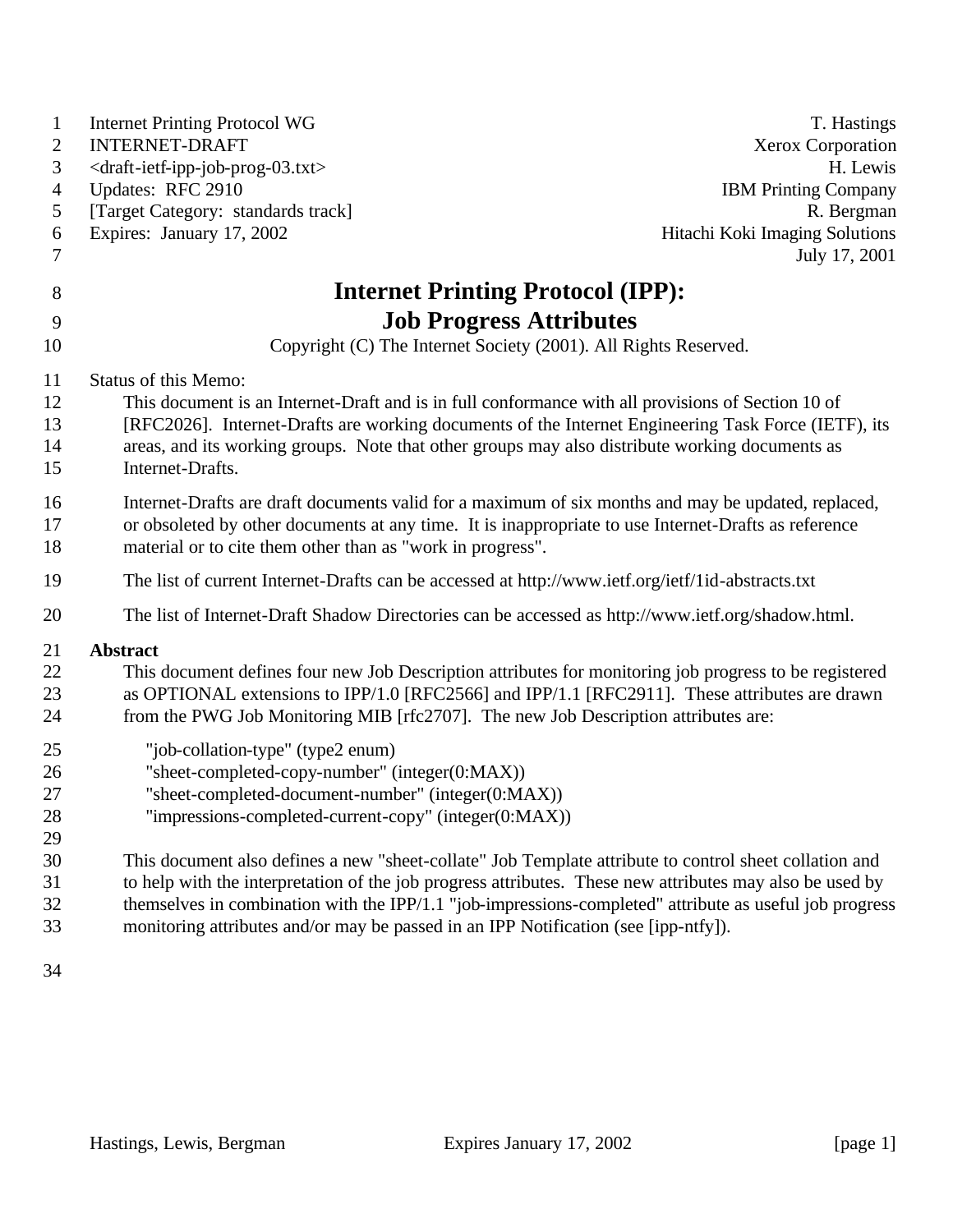#### **TABLE OF CONTENTS** 35

| 36                         |  |
|----------------------------|--|
| 37<br>38<br>39             |  |
| 40<br>41                   |  |
| 42<br>43<br>44<br>45<br>46 |  |
| 47                         |  |
| 48                         |  |
| 49                         |  |
| 50                         |  |
| 51                         |  |
| 52                         |  |
| 53                         |  |
| 54<br>55                   |  |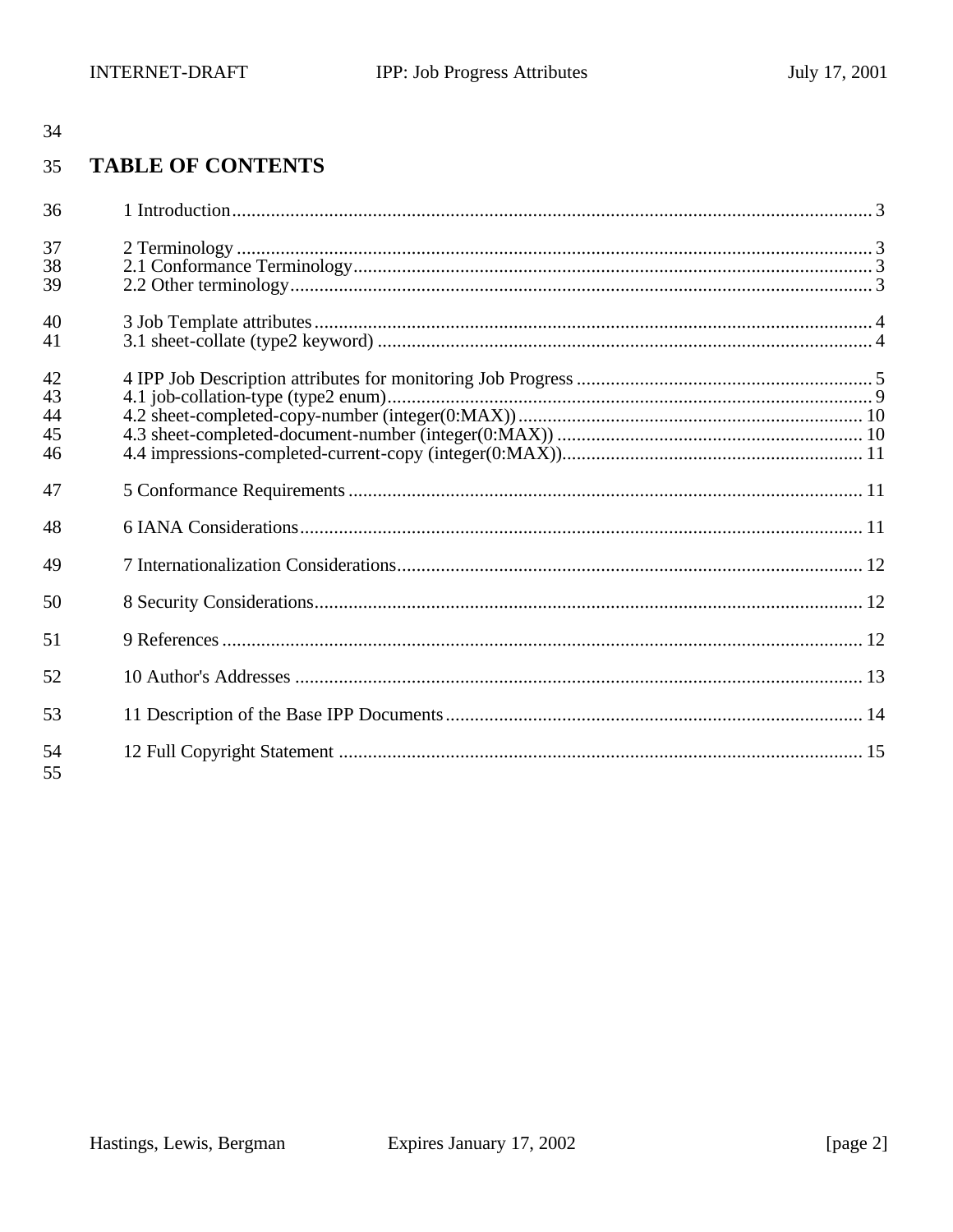### **1 Introduction**

 This document defines four new Job Description attributes for monitoring job progress to be registered as OPTIONAL extensions to IPP/1.0 [RFC2566] and IPP/1.1 [RFC2911]. These attributes are drawn from the PWG Job Monitoring MIB [rfc2707]. See section 11 for a description of the base IPP documents. The new Job Description attributes are:

"job-collation-type" (type2 enum)

- "sheet-completed-copy-number" (integer(0:MAX))
- "sheet-completed-document-number" (integer(0:MAX))
- "impressions-completed-current-copy" (integer(0:MAX))
- This document also defines a new "sheet-collate" Job Template attribute to control sheet collation and to help with the interpretation of the job progress attributes. These new attributes may also be used by themselves in combination with the IPP/1.1 "job-impressions-completed" attribute as useful job progress monitoring attributes and/or may be passed in an IPP Notification (see [ipp-ntfy]).

## **2 Terminology**

This section defines terminology used throughout this document.

#### **2.1 Conformance Terminology**

 Capitalized terms, such as MUST, MUST NOT, REQUIRED, SHOULD, SHOULD NOT, MAY, NEED NOT, and OPTIONAL, have special meaning relating to conformance as defined in RFC 2119 [RFC2119] and [RFC2911] section 12.1. If an implementation supports the extension defined in this document, then these terms apply; otherwise, they do not. These terms define conformance to *this document only*; they do not affect conformance to other documents, unless explicitly stated otherwise.

#### **2.2 Other terminology**

- This document uses terms such as Job object (or Job), IPP Printer object (or Printer), "operation",
- "attribute", "keyword", "support", and "impression". These terms have special meaning and are defined
- 81 in the model terminology [RFC2911] section 12.2.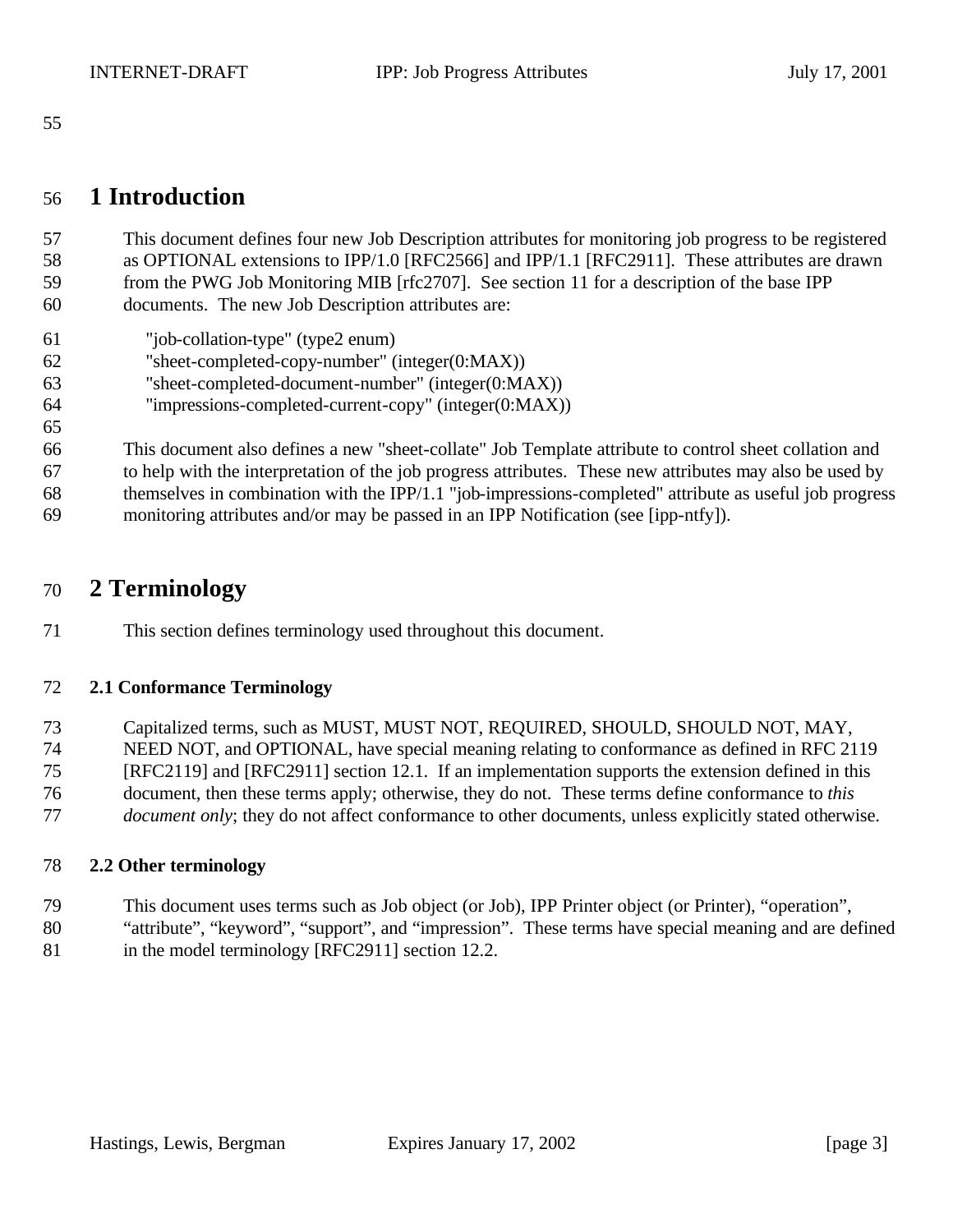# **3 Job Template attributes**

### **3.1 sheet-collate (type2 keyword)**

```
84 +===================+======================+=====================+
                         | Printer: Default Value| Printer: Supported
86 | | Attribute | Values Attribute |
87 +===================+======================+=====================+
        sheet-collate | sheet-collate-default| sheet-collate-
89 | (type2 keyword) | (type2 keyword) | supported (1setOf | \frac{90}{100} | supported (1setOf | type2 keyword)
90 | | | type2 keyword) |
      91 +-------------------+----------------------+---------------------+
```
- This attribute specifies whether or not the media sheets of each copy of each printed document in a job are to be in sequence, when multiple copies of the document are specified by the 'copies' attribute.
- Standard keyword values are:
- 'uncollated': each print-stream sheet is printed a number of times in succession equal to the value of the 'copies' attribute, followed by the next print-stream sheet.

- For example, suppose a document produces two media sheets as output, and "copies" is equal to '6', For the 'uncollated' case, six copies of the first media sheet are printed followed by six copies of the second media sheet. For the 'collated' case, one copy of each of the six sheets are printed followed by another copy of each of the six media sheets.
- Whether the effect of sheet collation is achieved by placing copies of a document in multiple output bins or in the same output bin with implementation defined document separation is implementation dependent. Also whether it is achieved by making multiple passes over the job or by using an output sorter is implementation dependent.
- Note: IPP/1.0 [RFC2566] and IPP/1.1 [RFC2911] is silent on whether or not sheets within documents are collated. The "sheet-collate-supported" Printer attribute permits a Printer object to indicate whether or not it collates sheets with each document and whether it allows the client to control sheet collation. An implementation is able to indicate that it supports uncollated sheets, collated sheets, or both, using the 'uncollated', 'collated', or both 'uncollated' and 'collated' values, respectively.
- This attribute is affected by "multiple-document-handling." The "multiple-document-handling" attribute describes the collation of documents, and the "sheet-collate" attribute describes the semantics of collating individual pages within a document. To better explain the interaction between these two attributes the term "set" is introduced. A "set" is a logical boundary between the delivered media sheets of a printed job. For-example, in the case of a ten page single document with collated pages and a request for 50 copies, each of the 50 printed copies of the document constitutes a "set." In the above example if the pages were uncollated, then 50 copies of each of the individual pages within the document would represent each "set".
- The following table describes the interaction of "sheet-collate" with multiple document handling.

 'collated': each copy of each document is printed with the print-stream sheets in sequence, followed by the next document copy.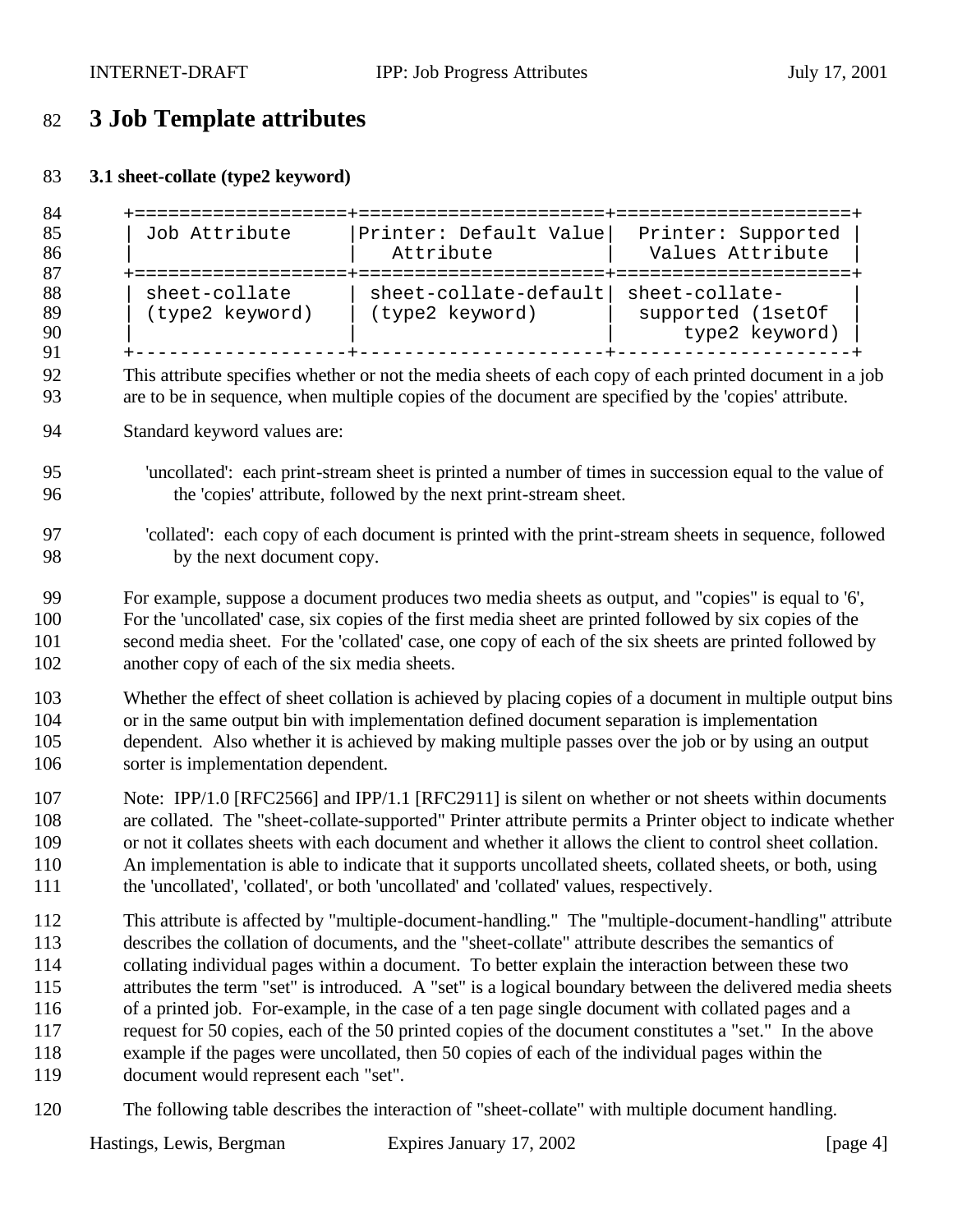| "sheet-collate" | "multiple-document-<br>handling"          | Semantics                                                                                                                                     |
|-----------------|-------------------------------------------|-----------------------------------------------------------------------------------------------------------------------------------------------|
| 'collated'      | 'single-document'                         | Each copy of the concatenated documents, with<br>their pages in sequence, represents a "set."                                                 |
| 'collated'      | 'single-document-<br>new-sheet'           | Each copy of the concatenated documents, with<br>their pages in sequence, represents a "set."                                                 |
| 'collated'      | 'separate-documents-<br>collated-copies'  | Each copy of each separate document, with its<br>pages in sequence, represents a "set."                                                       |
| 'collated'      | 'separate-documents-<br>uncollated-copies | Each copy of each separate document, with its<br>pages in sequence, represents a "set."                                                       |
| 'uncollated'    | 'single-document'                         | Each media sheet of the document is printed a<br>number of times equal to the "copies" attribute;<br>which constitutes a "set."               |
| 'uncollated'    | single-document-<br>new-sheet'            | Each media sheet of the concatenated documents is<br>printed a number of times equal to the "copies"<br>attribute; which constitutes a "set." |
| 'uncollated'    | 'separate-documents-<br>collated-copies'  | This is a degenerate case, and the printer object<br>MUST reject the job and return the status, "client-<br>error-conflicting-attributes."    |
| 'uncollated'    | 'separate-documents-<br>uncollated-copies | This is a degenerate case, and the printer object<br>MUST reject the job and return the status "client-<br>error-conflicting-attributes."     |

122 From the above table it is obvious that the implicit value of the "sheet-collate" attribute in a printer 123 that does not support the "sheet-collate" attribute, is 'collated.' The semantics of "multiple-124 document-handling" are otherwise nonsensical in the case of separate documents.

# 125 **4 IPP Job Description attributes for monitoring Job Progress**

126 The following IPP Job Description attributes are proposed to be added to IPP through the type2 127 registration procedures. They are useful for monitoring the progress of a job. They are also used at 128 attributes in the notification content in a notification report [ipp-ntfy].

 There are a number of Job Description attributes for monitoring the progress of a job. These objects and attributes count the number of K octets, impressions, sheets, and pages requested or completed. For impressions and sheets, "completed" means stacked, unless the implementation is unable to detect when each sheet is stacked, in which case stacked is approximated when processing of each sheet completes. There are objects and attributes for the overall job and for the current copy of the document currently being stacked. For the latter, the rate at which the various objects and attributes count depends on the sheet and document collation of the job.

- 136 Consider the following four Job Description attributes that are used to monitor the progress of a job's 137 impressions:
- 138 1. "job-impressions-completed" counts the total number of impressions stacked for the job (see 139 **[RFC2911]** section 4.3.18.2)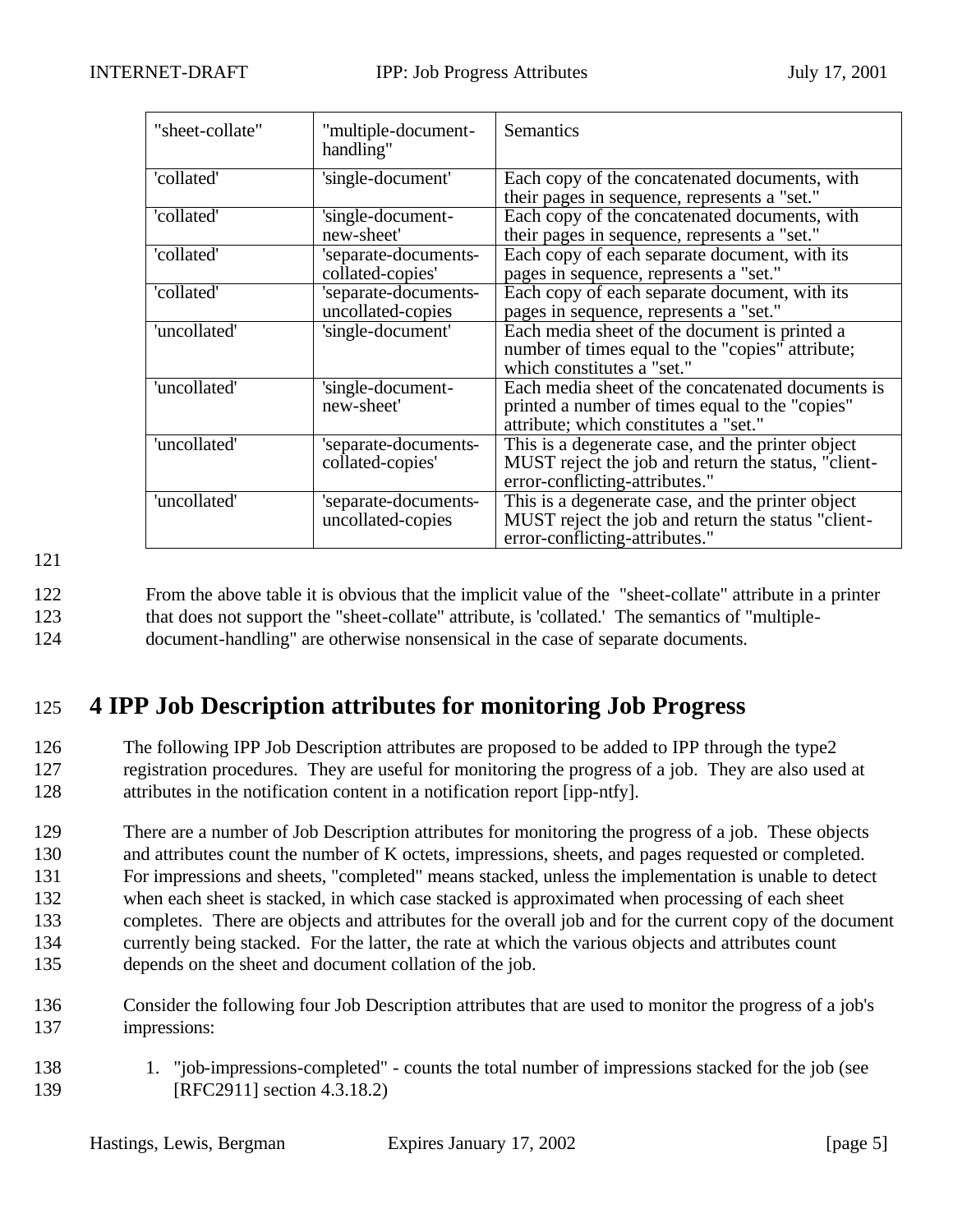| 140<br>141        | 2. "impressions-completed-current-copy" - counts the number of impressions stacked for the<br>current document copy                                                                                                                                                  |
|-------------------|----------------------------------------------------------------------------------------------------------------------------------------------------------------------------------------------------------------------------------------------------------------------|
| 142<br>143        | 3. "sheet-completed-copy-number" - identifies the number of the copy for the current document<br>being stacked where the first copy is 1.                                                                                                                            |
| 144<br>145<br>146 | 4. "sheet-completed-document-number" - identifies the current document within the job that is<br>being stacked where the first document in a job is 1. NOTE: this attribute SHOULD NOT be<br>implemented for implementations that only support one document per job. |
| 147<br>148<br>149 | For each of the three types of job collation, a job with three copies of two documents $(1, 2)$ , where each<br>document consists of 3 impressions, the four variables have the following values as each sheet is stacked<br>for one-sided printing:                 |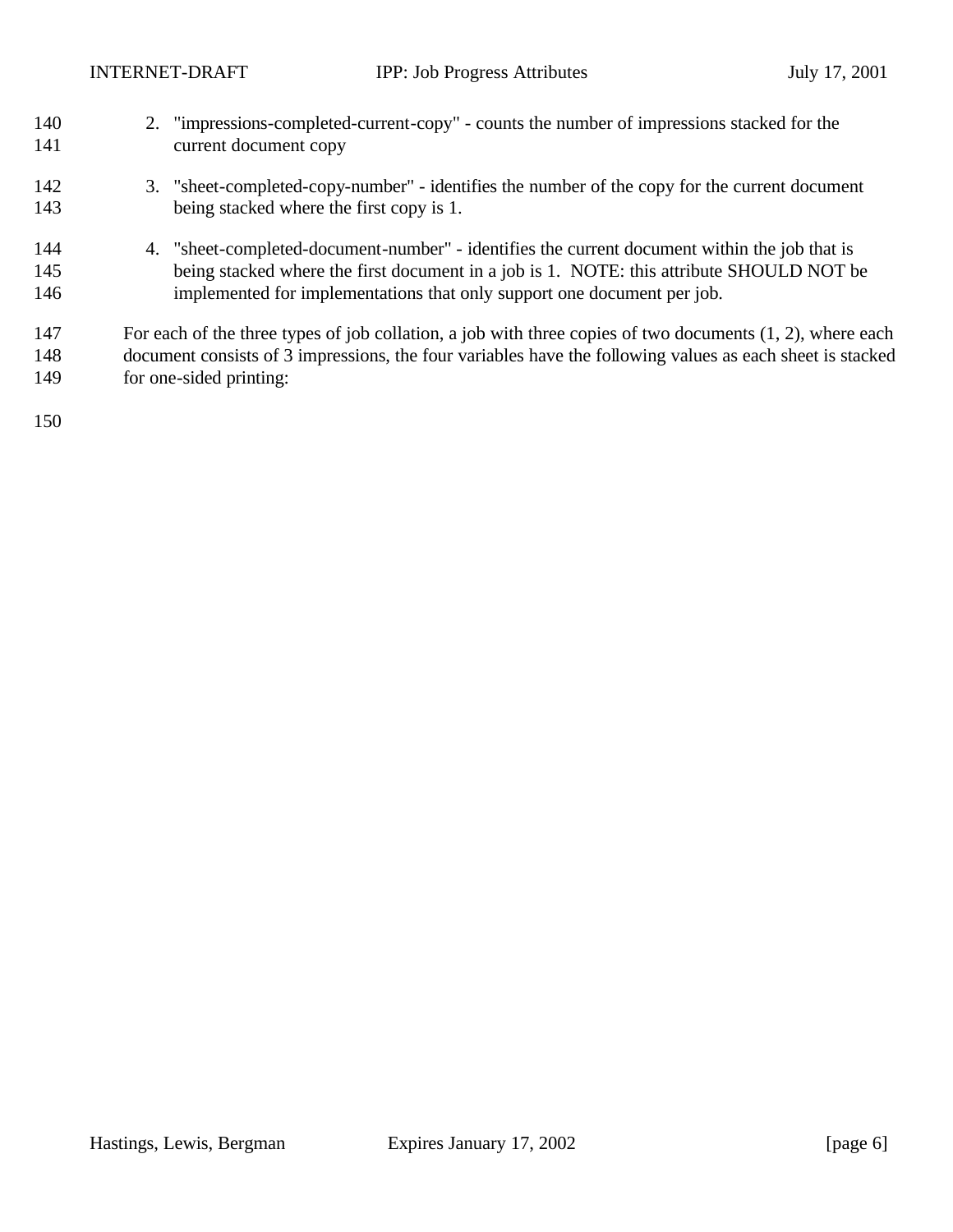# **"job-collation-type" = 'uncollated-sheets(3)'**

| "job-impressions-<br>completed" | "impressions-completed- "sheet-completed-<br>current-copy" | copy-number"            | "sheet-completed-<br>document-number" |
|---------------------------------|------------------------------------------------------------|-------------------------|---------------------------------------|
| 0                               | 0                                                          | 0                       |                                       |
|                                 |                                                            |                         |                                       |
| 2                               |                                                            | 2                       |                                       |
| 3                               |                                                            | 3                       |                                       |
| 4                               | 2                                                          |                         |                                       |
| 5                               | 2                                                          | 2                       |                                       |
| 6                               | 2                                                          | 3                       |                                       |
| 7                               | 3                                                          |                         |                                       |
| 8                               | 3                                                          | 2                       |                                       |
| 9                               | 3                                                          | 3                       |                                       |
| 10                              |                                                            |                         | 2                                     |
| 11                              |                                                            | 2                       | 2                                     |
| 12                              |                                                            | 3                       | 2                                     |
| 13                              | 2                                                          |                         | 2                                     |
| 14                              | 2                                                          | 2                       | 2                                     |
| 15                              | 2                                                          | 3                       | 2                                     |
| 16                              | 3                                                          |                         | $\overline{2}$                        |
| 17                              | 3                                                          | $\overline{\mathbf{c}}$ | 2                                     |
| 18                              | 3                                                          | 3                       | $\overline{2}$                        |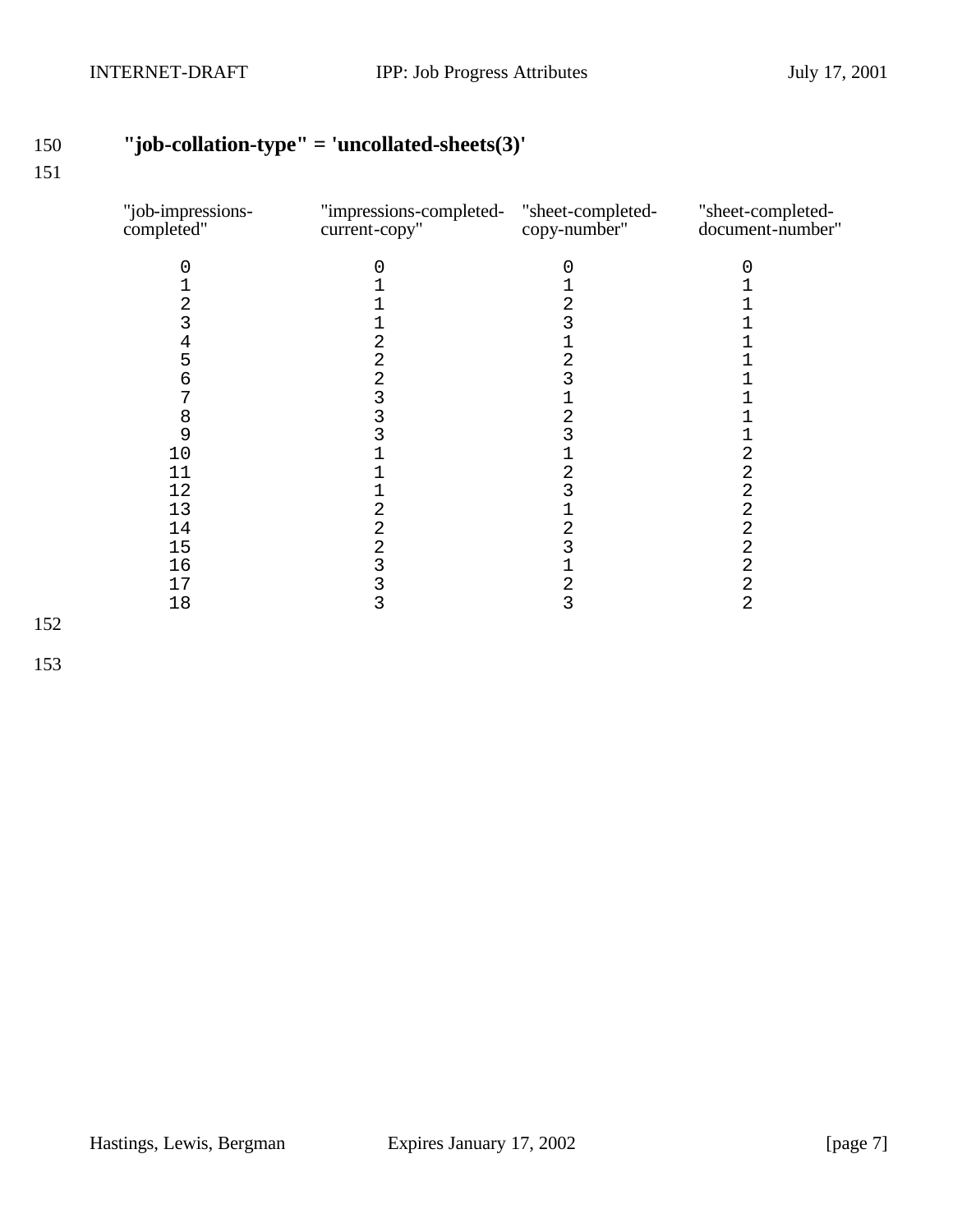# **"job-collation-type" = 'collated-documents(4)'**

#### 

| $\mathbf 0$<br>$\mathbf 0$<br>0                                                                                                                                                                                                                                                                                                                                                                                                                                      |                                                                                                                                                                                                                                                                                  |
|----------------------------------------------------------------------------------------------------------------------------------------------------------------------------------------------------------------------------------------------------------------------------------------------------------------------------------------------------------------------------------------------------------------------------------------------------------------------|----------------------------------------------------------------------------------------------------------------------------------------------------------------------------------------------------------------------------------------------------------------------------------|
| 1<br>1<br>1<br>$\overline{a}$<br>2<br>1<br>3<br>3<br>$\mathbf 1$<br>$\frac{4}{5}$<br>1<br>1<br>$\overline{c}$<br>1<br>3<br>$\epsilon$<br>1<br>7<br>$\overline{2}$<br>1<br>$\overline{a}$<br>$\begin{array}{c} 8 \\ 9 \end{array}$<br>2<br>3<br>$\overline{a}$<br>$\overline{2}$<br>10<br>1<br>$\overline{a}$<br>$\overline{2}$<br>11<br>23333333<br>3<br>12<br>13<br>1<br>$\overline{2}$<br>14<br>3<br>15<br>1<br>16<br>$\overline{2}$<br>17<br>$\overline{3}$<br>18 | 0<br>1<br>1<br>$\mathbf{1}$<br>$\sqrt{2}$<br>$\overline{a}$<br>$\overline{a}$<br>$\mathbf 1$<br>$\mathbf 1$<br>$\mathbf 1$<br>$\overline{2}$<br>$\overline{a}$<br>$\overline{2}$<br>$\mathbf 1$<br>$\mathbf 1$<br>$\mathbf 1$<br>$\mathbf 2$<br>$\overline{a}$<br>$\overline{2}$ |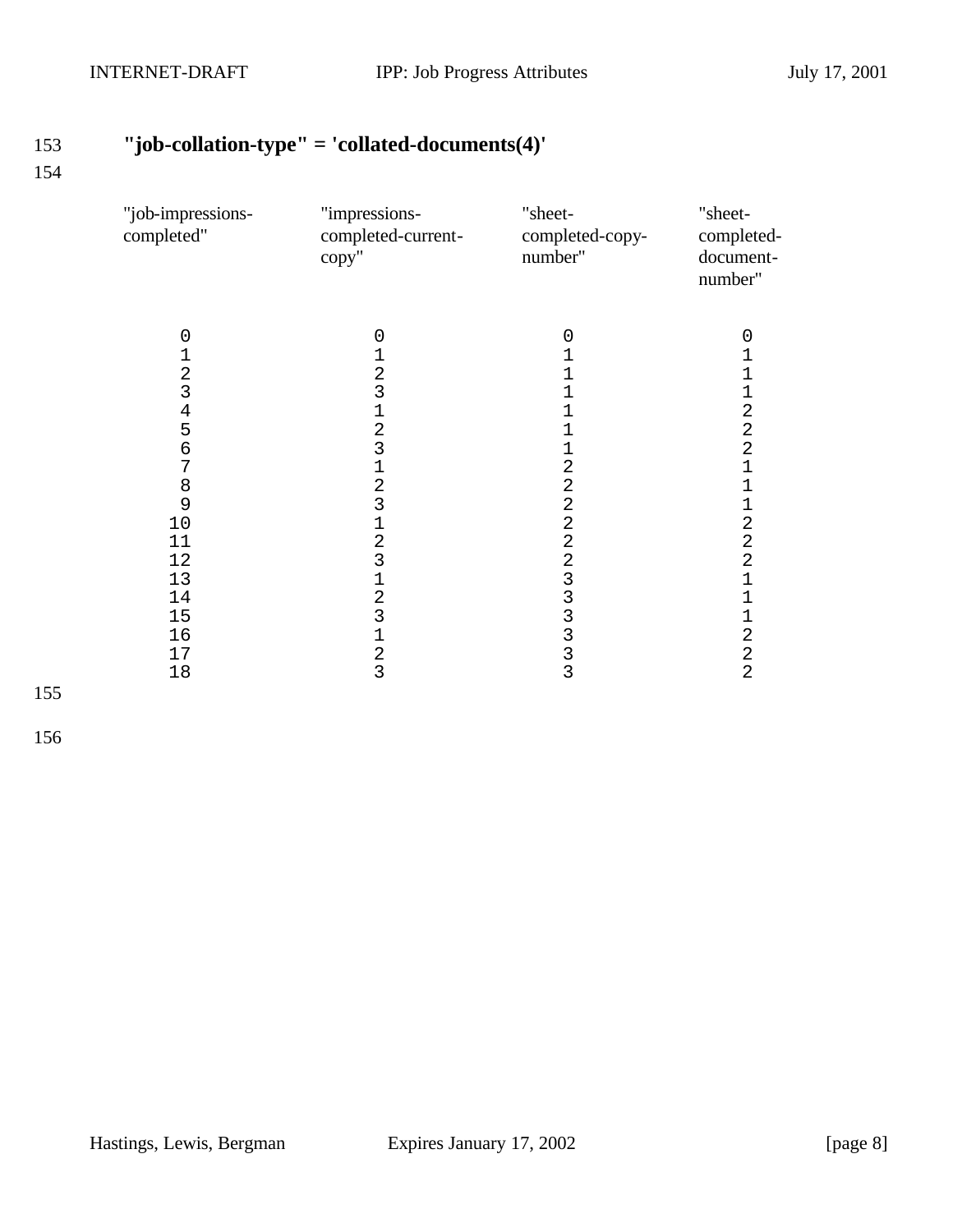| "job-impressions-<br>completed" | "impressions-<br>completed-current-<br>copy" | "sheet-<br>completed-copy-<br>number" | "sheet-<br>completed-<br>document-<br>number" |
|---------------------------------|----------------------------------------------|---------------------------------------|-----------------------------------------------|
| 0                               | 0                                            | 0                                     | 0                                             |
| 1                               | 1                                            | 1                                     | 1                                             |
| $\overline{a}$                  | $\overline{2}$                               |                                       | 1                                             |
| 3                               | 3                                            | 1                                     | 1                                             |
| 4                               | $\overline{1}$                               | $\overline{a}$                        | 1                                             |
| 5                               | $\overline{a}$                               | $\overline{2}$                        | $\mathbf 1$                                   |
| 6                               | $\overline{3}$                               | $\overline{c}$                        | 1                                             |
| 7                               | $\mathbf 1$                                  | 3                                     | 1                                             |
| 8                               | $\overline{a}$                               | 3                                     | 1                                             |
| 9                               | 3                                            | 3                                     | $\mathbf 1$                                   |
| 10                              | $\mathbf 1$                                  | 1                                     | $\overline{a}$                                |
| 11                              | $\overline{2}$                               |                                       | $\overline{2}$                                |
| 12                              | 3                                            | 1                                     | $\sqrt{2}$                                    |
| 13                              | $\mathbf 1$                                  | $\overline{2}$                        | $\overline{2}$                                |
| 14                              | $\overline{a}$                               | 2                                     | $\mathbf 2$                                   |
| 15                              | 3                                            | 2                                     | $\overline{2}$                                |
| 16                              | $\mathbf 1$                                  | 3                                     | $\overline{2}$                                |
| 17                              | $\overline{\mathbf{c}}$                      | 3                                     | $\mathbf 2$                                   |
| 18                              | 3                                            | 3                                     | $\overline{2}$                                |

 Job Collation includes sheet collation and document collation. Sheet collation is defined to be the ordering of sheets within a document copy. Document collation is defined to be ordering of document copies within a multi-document job. The value of the "job-collation-type" is affected by the value of the

"sheet-collate" Job Template attribute (see section 3.1), if supplied and supported.

### **"job-collation-type" = 'uncollated-documents(5)'**

 '3' 'uncollated-sheets': No collation of the sheets within each document copy, i.e., each sheet of a document that is to produce multiple copies is replicated before the next sheet 171 in the document is processed and stacked. If the device has an output bin

'1' 'other': not one of the defined values

'2' 'unknown': the collation type is unknown

172 collator, the 'uncollated-sheets(3)' value may actually produce collated sheets as

far as the user is concerned (in the output bins). However, when the job

**4.1 job-collation-type (type2 enum)**

The Standard enum values are: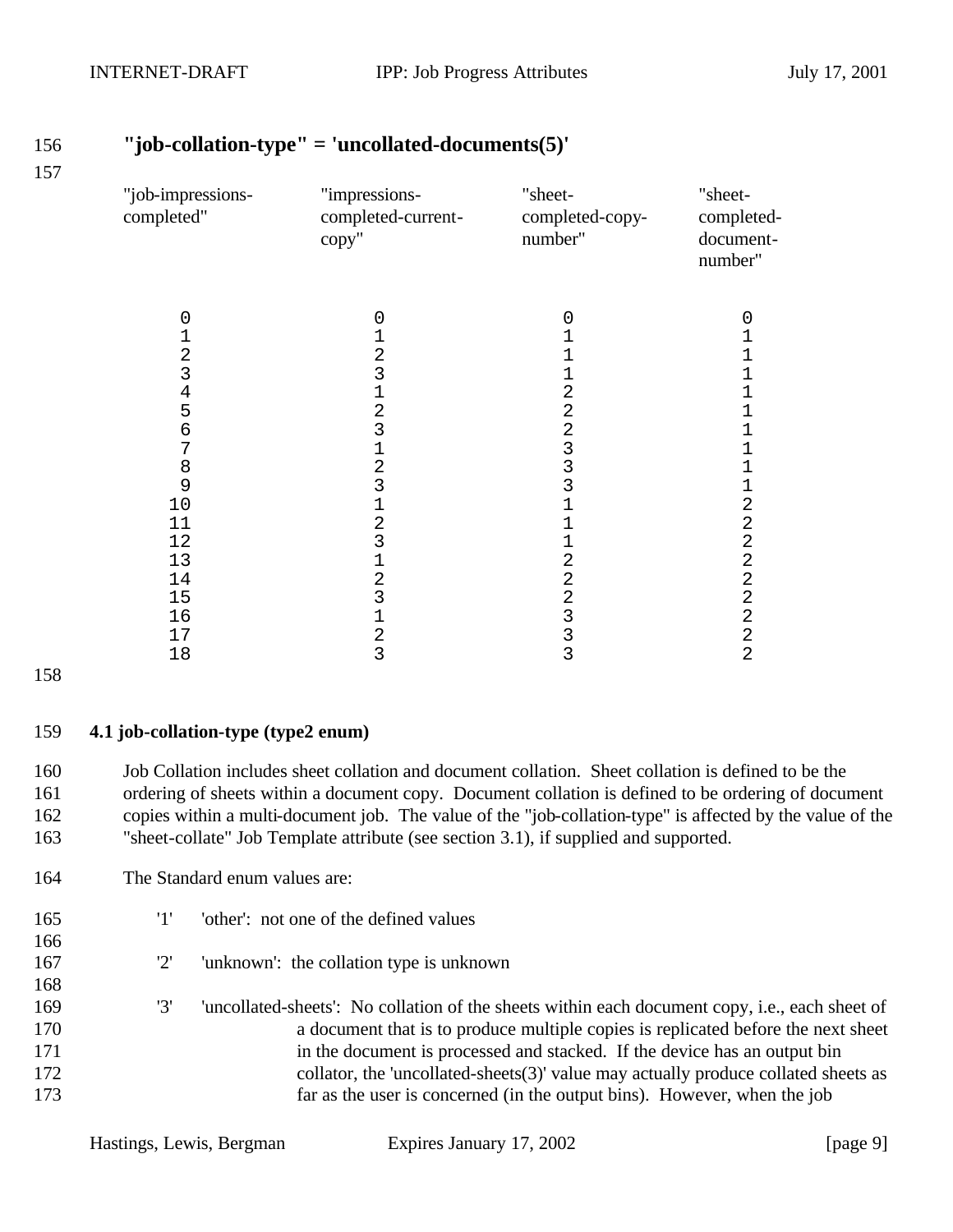| 174<br>175<br>176 |     | collation is the 'uncollated-sheets $(3)$ ' value, job progress is indistinguishable to a<br>monitoring application between a device that has an output bin collator and one<br>that does not. |
|-------------------|-----|------------------------------------------------------------------------------------------------------------------------------------------------------------------------------------------------|
| 177               |     |                                                                                                                                                                                                |
| 178               | '4' | 'collated-documents': Collation of the sheets within each document copy is performed within                                                                                                    |
| 179<br>180        |     | the printing device by making multiple passes over either the source or an                                                                                                                     |
| 181               |     | intermediate representation of the document. In addition, when there are                                                                                                                       |
| 182               |     | multiple documents per job, the i'th copy of each document is stacked before the                                                                                                               |
| 183               |     | j'th copy of each document, i.e., the documents are collated within each job                                                                                                                   |
| 184               |     | copy. For example, if a job is submitted with documents, A and B, the job is                                                                                                                   |
| 185               |     | made available to the end user as: A, B, A, B,  The 'collated-documents(4)'<br>value corresponds to the IPP [RFC2911] 'separate-documents-collated-copies'                                     |
| 186               |     | keyword value of the "multiple-document-handling" attribute.                                                                                                                                   |
| 187               |     |                                                                                                                                                                                                |
| 188               |     |                                                                                                                                                                                                |
| 189               |     | If the job's "copies" attribute is '1' (or not supplied), then the "job-collation-<br>type" attribute is defined to be '4'.                                                                    |
| 190               |     |                                                                                                                                                                                                |
| 191               | '5' | 'uncollated-documents': Collation of the sheets within each document copy is performed                                                                                                         |
| 192               |     | within the printing device by making multiple passes over either the source or an                                                                                                              |
| 193               |     | intermediate representation of the document. In addition, when there are                                                                                                                       |
| 194               |     | multiple documents per job, all copies of the first document in the job are                                                                                                                    |
| 195               |     | stacked before the any copied of the next document in the job, i.e., the                                                                                                                       |
| 196               |     | documents are uncollated within the job. For example, if a job is submitted with                                                                                                               |
| 197               |     | documents, A and B, the job is mad available to the end user as: A, A, , B, B,                                                                                                                 |
| 198               |     | The 'uncollated-documents(5)' value corresponds to the IPP [RFC2911]                                                                                                                           |
| 199               |     | 'separate-documents-uncollated-copies' keyword value of the "multiple-                                                                                                                         |
| 200               |     | document-handling" attribute.                                                                                                                                                                  |
| 201               |     | 4.2 sheet-completed-copy-number (integer(0:MAX))                                                                                                                                               |

 The number of the copy being stacked for the current document. This number starts at 0, is set to 1 when the first sheet of the first copy for each document is being stacked and is equal to n where n is the nth sheet stacked in the current document copy. If the value is unknown, the Printer MUST return the 'unknown' out-of-band value (see [RFC2911] section 4.1), rather than the -2 value used in some MIBs [rfc2707].

#### **4.3 sheet-completed-document-number (integer(0:MAX))**

 The ordinal number of the document in the job that is currently being stacked. This number starts at 0, increments to 1 when the first sheet of the first document in the job is being stacked, and is equal to n where n is the nth document in the job, starting with 1. If the value is unknown, the Printer MUST return the 'unknown' out-of-band value (see [RFC2911] section 4.1), rather than the -2 value used in some MIBs [rfc2707].

Implementations that only support one document jobs SHOULD NOT implement this attribute.

Hastings, Lewis, Bergman Expires January 17, 2002 [page 10]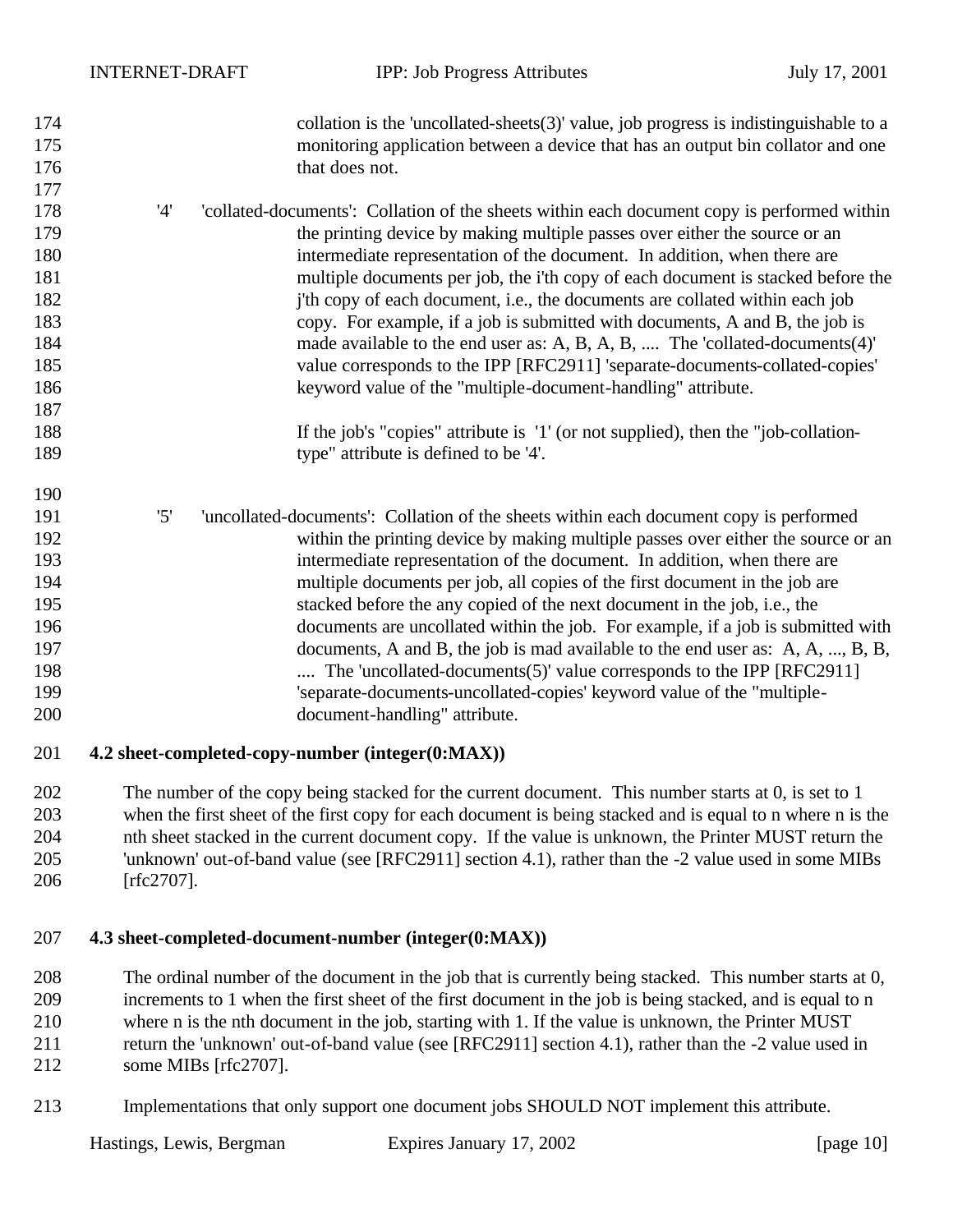#### **4.4 impressions-completed-current-copy (integer(0:MAX))**

- The number of impressions completed by the device for the current copy of the current document so far.
- For printing, the impressions completed includes interpreting, marking, and stacking the output. For
- other types of job services, the number of impressions completed includes the number of impressions
- processed. If the value is unknown, the Printer MUST return the 'unknown' out-of-band value (see
- [RFC2911] section 4.1), rather than the -2 value used in some MIBs [rfc2707].
- This value SHALL be reset to 0 for each document in the job and for each document copy.

## **5 Conformance Requirements**

 This section summarizes the Conformance Requirements detailed in the definitions in this document. In general each of the attributes defined in this document are OPTIONAL for a client and/or a Printer to support, so that client and Printer implementers MAY implement any combination of these attributes.

### **6 IANA Considerations**

 The following table provides registration information for all of the attributes defined in this document. These are to be registered according to the procedures defined in RFC 2911 [RFC2911] section 6.2.

 *Note to RFC Editors: Replace RFC NNNN below with the RFC number for this document, so that it accurately reflects the content of the information for the IANA Registry.*

| 230 | Job Template attributes:                                 | Ref.     | Section: |
|-----|----------------------------------------------------------|----------|----------|
| 231 | sheet-collate (type2 keyword)                            | RFC NNNN | 3.1      |
| 232 | sheet-default (type2 keyword)                            | RFC NNNN | 3.1      |
| 233 | sheet-supported (1set0f type2 keyword)                   | RFC NNNN | 3.1      |
| 234 |                                                          |          |          |
| 235 | Job Description attributes:                              | Ref.     | Section: |
| 236 | job-collation-type (type2 enum)                          | RFC NNNN | 4.1      |
| 237 | sheet-completed-copy-number (integer(0:MAX))             | RFC NNNN | 4.2      |
| 238 | sheet-completed-document-number (integer(0:MAX))RFC NNNN |          | 4.3      |
| 239 | impressions-completed-current-copy (integer(0:MAX))      |          |          |
| 240 |                                                          | RFC NNNN | 4.4      |
| 241 |                                                          |          |          |

- The resulting attribute registrations will be published in the ftp://ftp.iana.org/in-notes/iana/assignments/ipp/attributes/ area.
-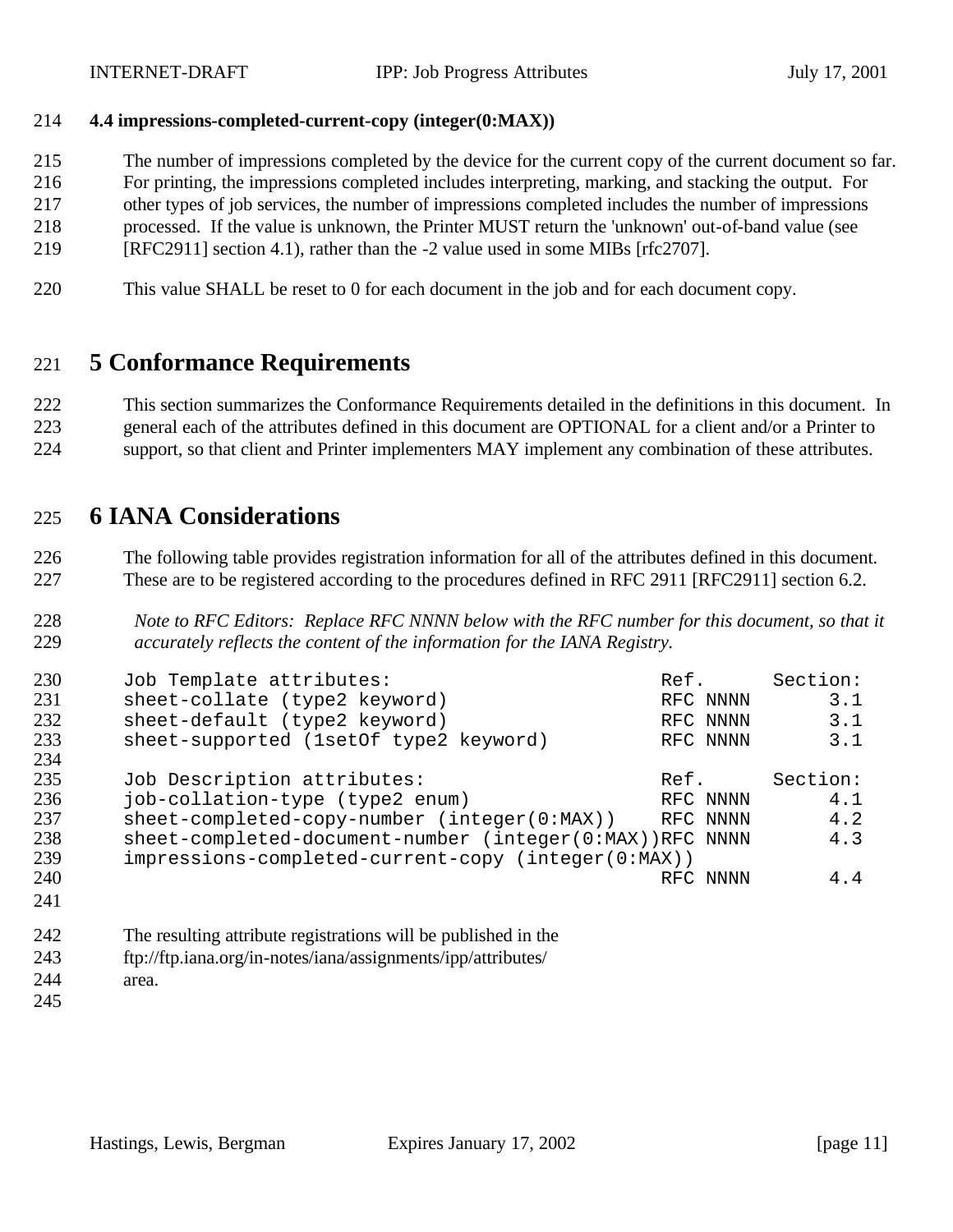## **7 Internationalization Considerations**

 The IPP extensions defined in this document require the same internationalization considerations as any of the Job Template and Job Descriptions attributes defined in IPP/1.1 [RFC2911].

## **8 Security Considerations**

 The IPP extensions defined in this document require the same security considerations as any of the Job Template attributes and Job Descriptions attributes defined in IPP/1.1 [RFC2911].

### **9 References**

| 253 | $[$ ipp-iig $]$                                                                                                                  |
|-----|----------------------------------------------------------------------------------------------------------------------------------|
| 254 | Hastings, T., Manros, C., "Internet Printing Protocol/1.1: draft-ietf-ipp-implementers-guide-v11-                                |
| 255 | 03.txt, work in progress, July 17, 2001.                                                                                         |
| 256 | [ipp-ntfy]                                                                                                                       |
| 257 | Isaacson, S., Martin, J., deBry, R., Hastings, T., Shepherd, M., Bergman, R., "IPP Event                                         |
| 258 | Notification Specification", <draft-ietf-ipp-not-spec-07.txt>, work in progress, July 17, 2001.</draft-ietf-ipp-not-spec-07.txt> |
| 259 | $[RFC2565]$                                                                                                                      |
| 260 | Herriot, R., Butler, S., Moore, P., Tuner, R., "Internet Printing Protocol/1.0: Encoding and                                     |
| 261 | Transport", RFC 2565, April 1999.                                                                                                |
| 262 | [RFC2566]                                                                                                                        |
| 263 | deBry, R., , Hastings, T., Herriot, R., Isaacson, S., Powell, P., "Internet Printing Protocol/1.0:                               |
| 264 | Model and Semantics", RFC 2566, April 1999.                                                                                      |
| 265 | [RFC2567]                                                                                                                        |
| 266 | Wright, D., "Design Goals for an Internet Printing Protocol", RFC 2567, April 1999.                                              |
| 267 | [RFC2568]                                                                                                                        |
| 268 | Zilles, S., "Rationale for the Structure and Model and Protocol for the Internet Printing Protocol",                             |
| 269 | RFC 2568, April 1999.                                                                                                            |
| 270 | [RFC2569]                                                                                                                        |
| 271 | Herriot, R., Hastings, T., Jacobs, N., Martin, J., "Mapping between LPD and IPP Protocols", RFC                                  |
| 272 | 2569, April 1999.                                                                                                                |
| 273 | [RFC2707]                                                                                                                        |
| 274 | Bergman, R., Hastings, T., Isaacson, S., Lewis, H. "PWG Job Monitoring MIB - V1", RFC 2707,                                      |
| 275 | November, 1999.                                                                                                                  |
|     |                                                                                                                                  |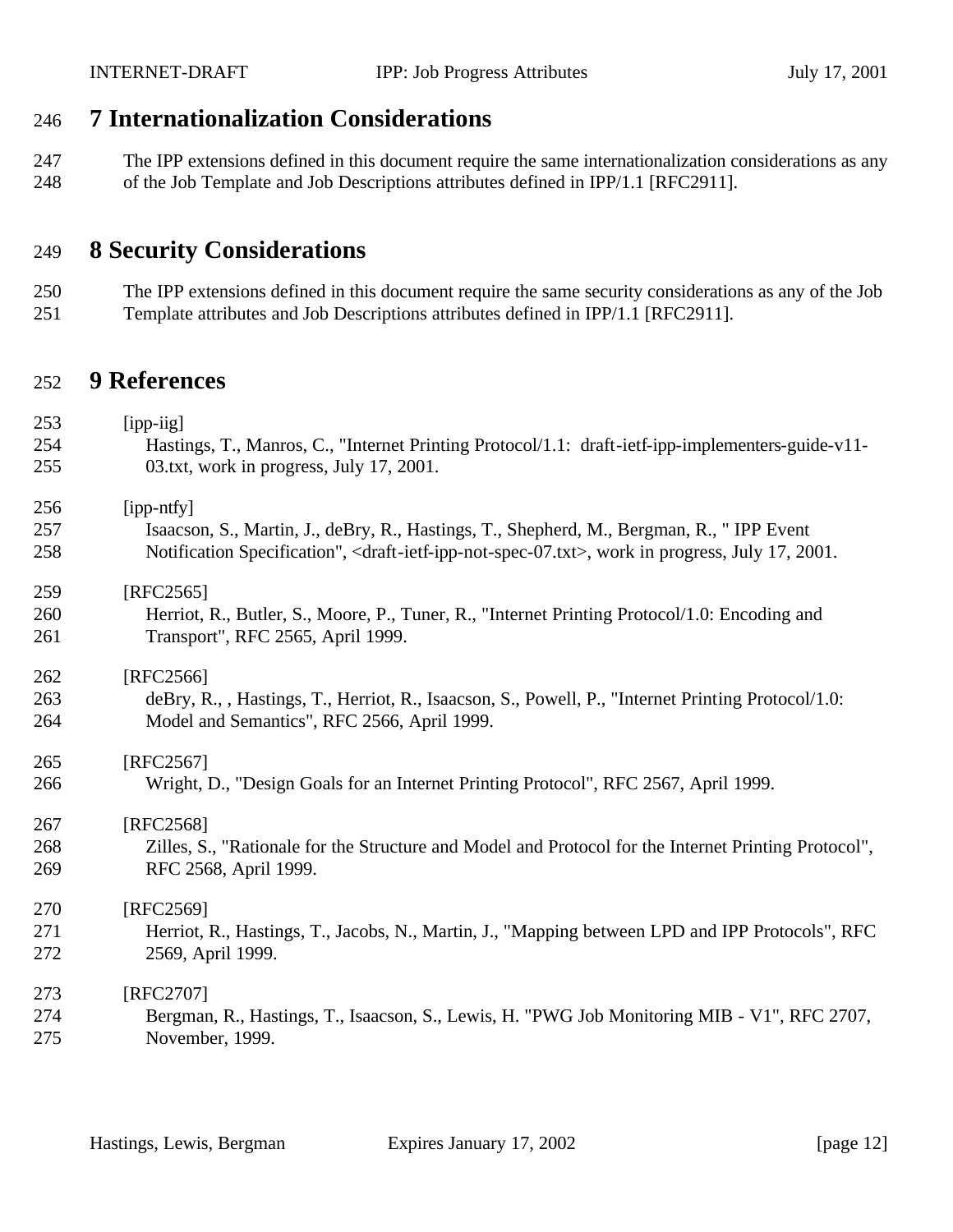#### [RFC2910]

 Herriot, R., Butler, S., Moore, P., Tuner, R., "Internet Printing Protocol/1.1: Encoding and Transport", RFC 2910, September, 2000.

#### [RFC2911]

- deBry, R., , Hastings, T., Herriot, R., Isaacson, S., Powell, P., "Internet Printing Protocol/1.1:
- Model and Semantics", RFC 2911, September, 2000.

### **10 Author's Addresses**

| 283 |                                                                 |
|-----|-----------------------------------------------------------------|
| 284 | <b>Tom Hastings</b>                                             |
| 285 | <b>Xerox Corporation</b>                                        |
| 286 | 737 Hawaii St. ESAE 231                                         |
| 287 | El Segundo, CA 90245                                            |
| 288 | Phone: 310-333-6413                                             |
| 289 | Fax: 310-333-5514                                               |
| 290 | e-mail: hastings@cp10.es.xerox.com                              |
| 291 |                                                                 |
| 292 |                                                                 |
| 293 | Harry Lewis                                                     |
| 294 | <b>IBM</b>                                                      |
| 295 | P.O. Box 1900                                                   |
| 296 | Boulder, CO 80301-9191                                          |
| 297 |                                                                 |
| 298 | Phone: (303) 924-5337                                           |
| 299 | FAX:                                                            |
| 300 | e-mail: harryl@us.ibm.com                                       |
| 301 |                                                                 |
| 302 |                                                                 |
| 303 | Ron Bergman (Editor)                                            |
| 304 | Hitachi Koki Imaging Solutions                                  |
| 305 | 1757 Tapo Canyon Road                                           |
| 306 | Simi Valley, CA 93063-3394                                      |
| 307 |                                                                 |
| 308 | Phone: 805-578-4421                                             |
| 309 | Fax: 805-578-4001                                               |
| 310 | Email: rbergma@hitachi-hkis.com                                 |
| 311 |                                                                 |
| 312 | IPP Web Page: http://www.pwg.org/ipp/                           |
| 313 | IPP Mailing List: ipp@pwg.org                                   |
| 314 |                                                                 |
| 315 | To subscribe to the ipp mailing list, send the following email: |
| 316 | 1) send it to majordomo@pwg.org                                 |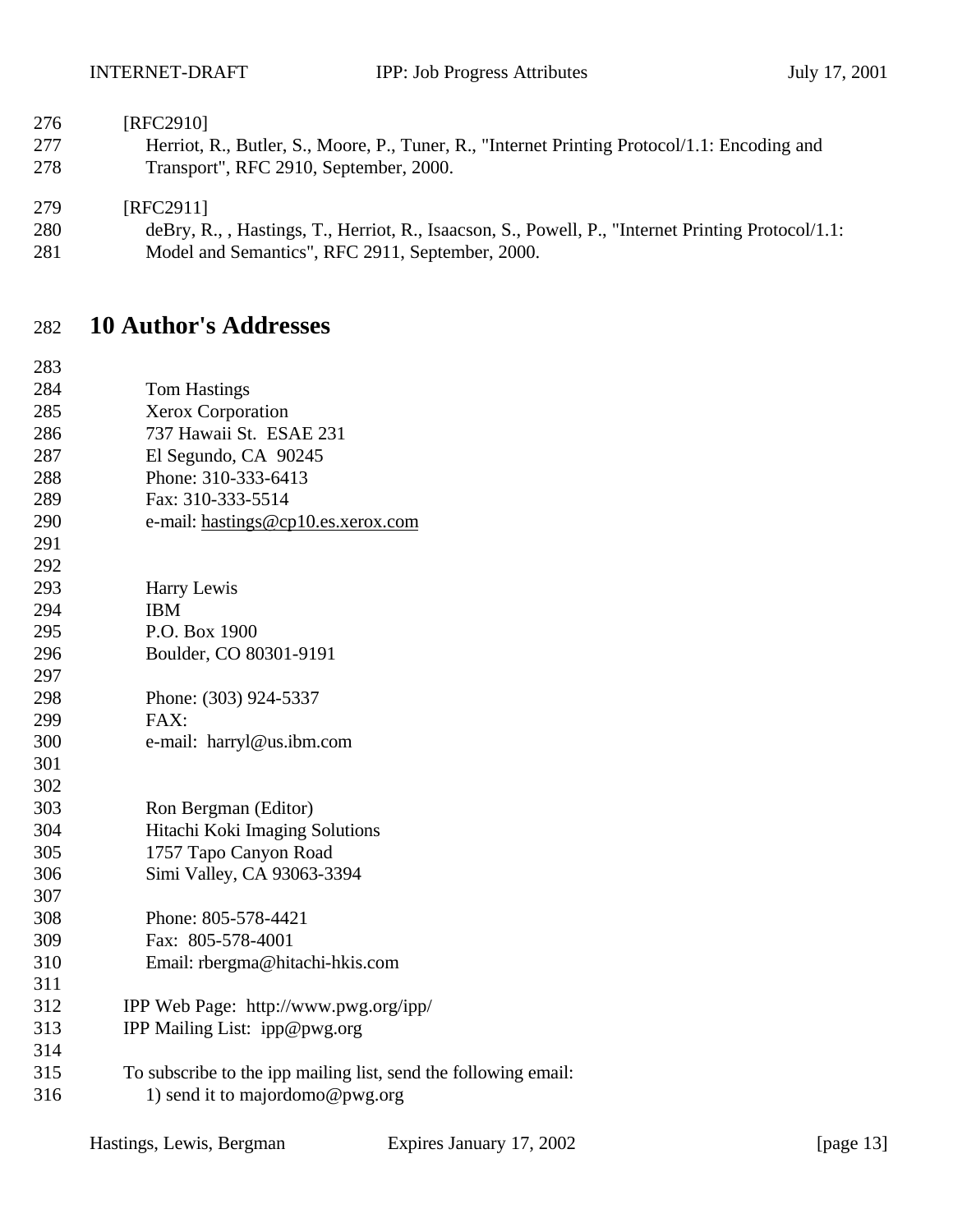| 317 |  | 2) leave the subject line blank |  |  |
|-----|--|---------------------------------|--|--|
|     |  |                                 |  |  |

- 3) put the following two lines in the message body:
- subscribe ipp end

 Implementers of this specification document are encouraged to join the IPP Mailing List in order to participate in any discussions of clarification issues and review of registration proposals for additional

attributes and values. In order to reduce spam the mailing list rejects mail from non-subscribers, so you

must subscribe to the mailing list in order to send a question or comment to the mailing list.

# **11 Description of the Base IPP Documents**

- The base set of IPP documents includes:
- Design Goals for an Internet Printing Protocol [RFC2567]
- Rationale for the Structure and Model and Protocol for the Internet Printing Protocol [RFC2568]
- Internet Printing Protocol/1.1: Model and Semantics [RFC2911]
- Internet Printing Protocol/1.1: Encoding and Transport [RFC2910]
- Internet Printing Protocol/1.1: Implementer's Guide [IPP-IIG]
- Mapping between LPD and IPP Protocols [RFC2569]

 The "Design Goals for an Internet Printing Protocol" document takes a broad look at distributed printing functionality, and it enumerates real-life scenarios that help to clarify the features that need to be included in a printing protocol for the Internet. It identifies requirements for three types of users: end users, operators, and administrators. It calls out a subset of end user requirements that are satisfied in IPP/1.0 [RFC2566, RFC2565]. A few OPTIONAL operator operations have been added to IPP/1.1 [RFC2911, RFC2910].

- The "Rationale for the Structure and Model and Protocol for the Internet Printing Protocol" document describes IPP from a high level view, defines a roadmap for the various documents that form the suite of IPP specification documents, and gives background and rationale for the IETF IPP working group's major decisions.
- The "Internet Printing Protocol/1.1: Model and Semantics" document describes a simplified model with abstract objects, their attributes, and their operations. The model introduces a Printer and a Job. The Job supports multiple documents per Job. The model document also addresses how security, internationalization, and directory issues are addressed.
- The "Internet Printing Protocol/1.1: Encoding and Transport" document is a formal mapping of the abstract operations and attributes defined in the model document onto HTTP/1.1 [RFC2616]. It also defines the encoding rules for a new Internet MIME media type called "application/ipp". This document also defines the rules for transporting over HTTP a message body whose Content-Type is "application/ipp". This document defines the 'ipp' scheme for identifying IPP printers and jobs.
- The "Internet Printing Protocol/1.1: Implementer's Guide" document gives insight and advice to implementers of IPP clients and IPP objects. It is intended to help them understand IPP/1.1 and some